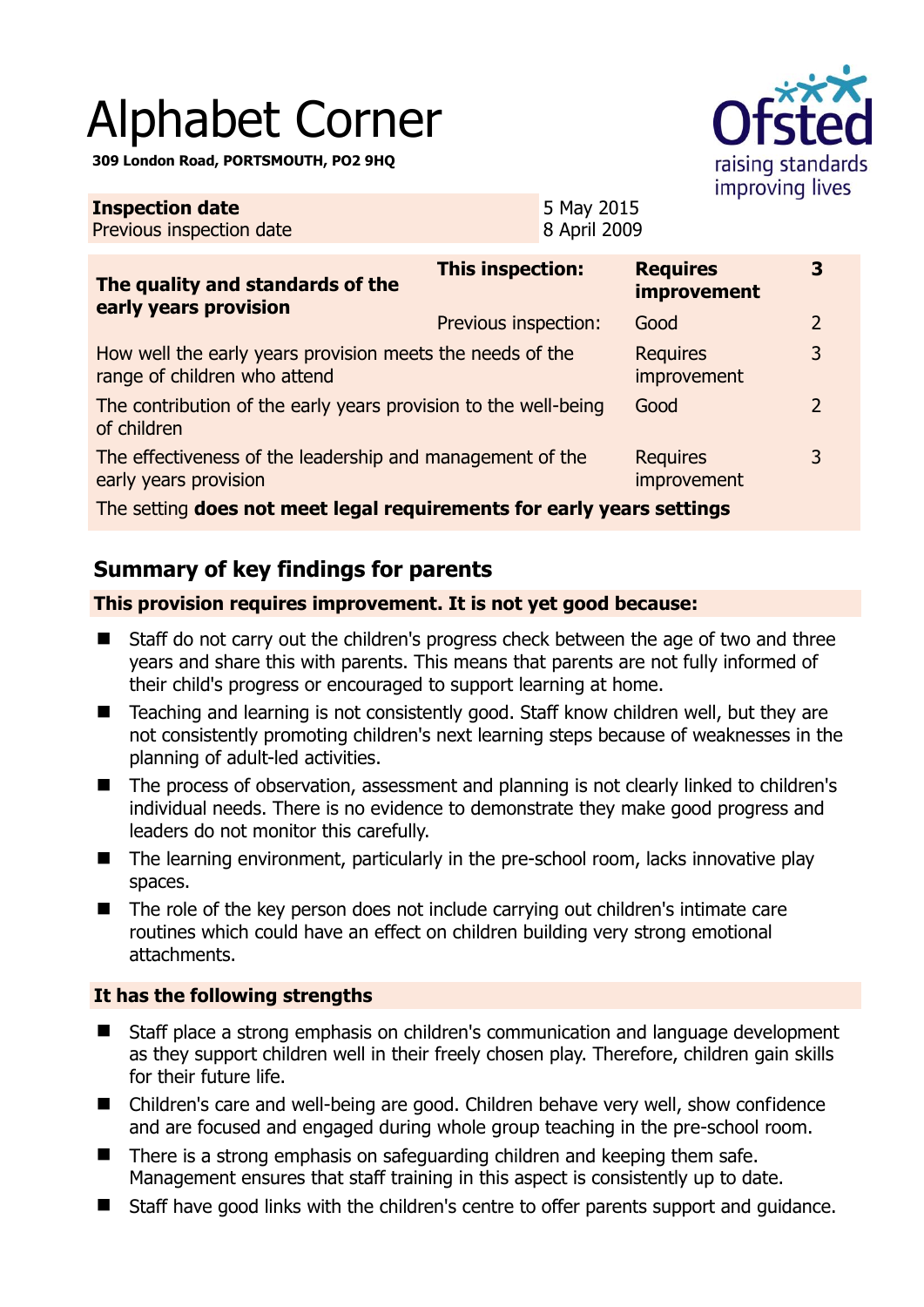# **What the setting needs to do to improve further**

#### **To meet the requirements of the Early Years Foundation Stage the provider must:**

- $\blacksquare$  review children's progress between the ages of two and three and provide parents and/or carers with a short written summary of their child's development in the prime areas and how they can support learning at home
- $\blacksquare$  ensure there are clear links between assessment and planning, implementing the learning aims for each individual child's learning path so all children make good developmental progress.

#### **To further improve the quality of the early years provision the provider should:**

- develop the role of the key person or key buddy to include carrying out children's intimate care routines
- develop innovative, inspiring play and learning spaces, particularly in the pre-school room
- monitor closely the quality of teaching and learning, particularly the observation, assessment and planning process.

#### **Inspection activities**

- The inspector observed the children's play activities, indoors and out, looked at the available resources and read relevant documentation.
- The inspector held a meeting with the provider/managers about their leadership and management, including self-evaluation methods.
- $\blacksquare$  The inspector spoke to a small number of parents during the inspection and took account of their views.
- The inspector carried out a joint observation with one of the managers/provider.

**Inspector**  Loraine Wardlaw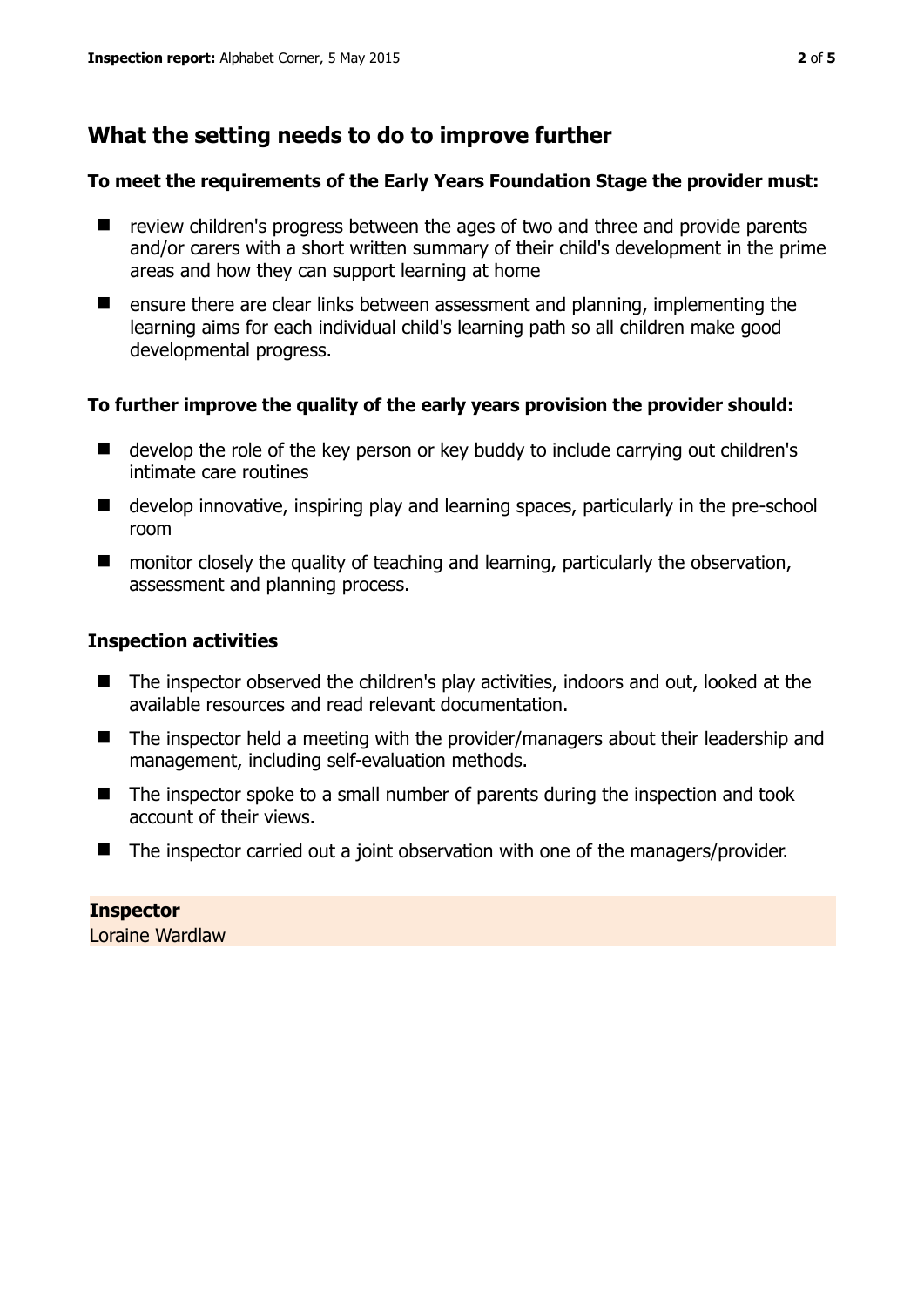## **Inspection findings**

#### **How well the early years provision meets the needs of the range of children who attend. This requires improvement**

Staff have a secure understanding of how to promote children's learning and development through good-quality interactions during freely chosen play, indoors and out. However, there is a lack of attention to precise assessment and planning tailored to each child's specific learning path. This means that not all children make good progress from their starting points. Staff have high expectations of children in the pre-school room during whole teaching and they manage the large group well. They promote mathematics, problem solving and ask skilful questions of older children to develop their thinking skills. The confident, able children rise to the occasion and proudly show off their knowledge and skills. Staff are in the process of developing play spaces which are inviting and attractive because some areas, such as the library room, are unkempt.

#### **The contribution of the early years provision to the well-being of children is good**

Children are happy, settle quickly, and feel safe and secure. They gain confidence and self-esteem because all staff form positive relationships with them and are very caring. However, they receive less attention from their key person during nappy changing in the room for two-year-olds, because staff do this on a rota basis. Staff help children to be ready for the move to the sister nursery and between the two age groups through flexible settling-in visits. Resources in each room are easily accessible to children, which helps them to make independent choices. Staff are starting to display children's work, which helps children feel valued and special. Children enjoy regular exercise, developing their physical skills in the small garden. Staff use the snack-time routine effectively to promote children's healthy eating, self-help skills and responsibility.

#### **The effectiveness of the leadership and management of the early years provision requires improvement**

The joint leadership and management team has clear roles and a generally good understanding of their legal responsibilities. However, recent lapses mean that not all the requirements are being met. The monitoring of the educational programmes and children's progress is not robust. Self-evaluation and drive for improvement is not wholly accurate. Parents are happy with the communication they receive about their child's progress. However, staff do not do this in a consistent, clear and well-documented way through the progress check when children are between two and three years of age. Partnerships with other agencies and professionals are good, particularly for the most vulnerable families and children, because staff follow child protection protocols. The management team has clear, rigorous procedures for the recruitment, vetting and induction of staff. They supervise staff and support their training needs appropriately.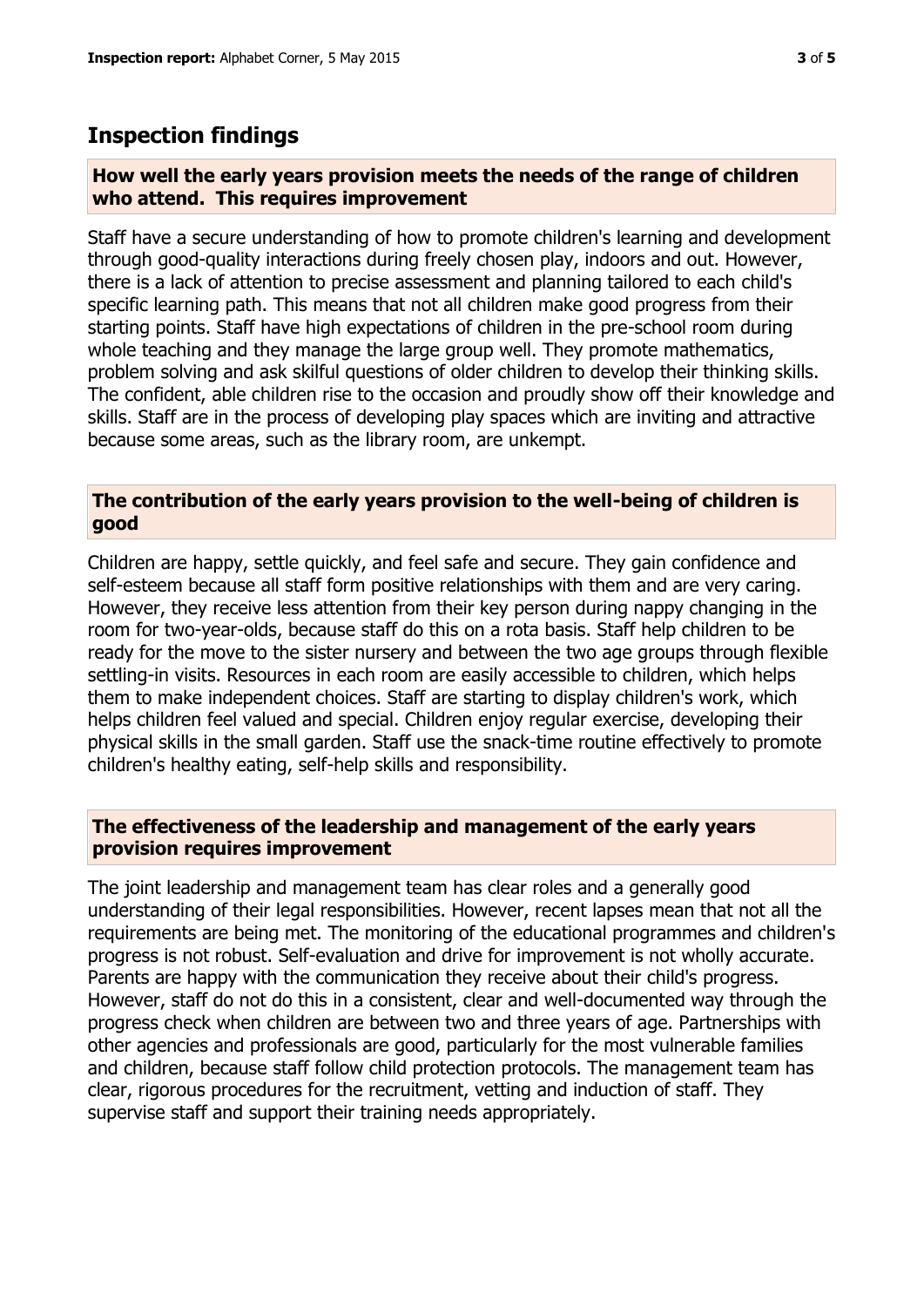# **Setting details**

| Unique reference number       | EY386386                 |  |
|-------------------------------|--------------------------|--|
| <b>Local authority</b>        | Portsmouth               |  |
| <b>Inspection number</b>      | 830000                   |  |
| <b>Type of provision</b>      | Full-time provision      |  |
| <b>Registration category</b>  | Childcare - Non-Domestic |  |
| Age range of children         | $2 - 4$                  |  |
| <b>Total number of places</b> | 65                       |  |
| Number of children on roll    | 145                      |  |
| <b>Name of provider</b>       | Anderson & Brett Ltd     |  |
| Date of previous inspection   | 8 April 2009             |  |
| <b>Telephone number</b>       | 02392 792150             |  |

Alphabet Corner nursery was registered under the present owners in 2008. It is one of two privately owned nurseries which operate from two properties in the North End area of Portsmouth. There is a fully enclosed outdoor play area. The nursery is open Monday to Friday, from 7.30am until 6pm, for 51 weeks of the year, closing for one week over the Christmas period and all Bank Holidays. The nursery offers early education funding for two, three, and four-year-old children.

This inspection was carried out by Ofsted under sections 49 and 50 of the Childcare Act 2006 on the quality and standards of provision that is registered on the Early Years Register. The registered person must ensure that this provision complies with the statutory framework for children's learning, development and care, known as the Early Years Foundation Stage.

Any complaints about the inspection or the report should be made following the procedures set out in the guidance 'Complaints procedure: raising concerns and making complaints about Ofsted', which is available from Ofsted's website: www.gov.uk/government/organisations/ofsted. If you would like Ofsted to send you a copy of the guidance, please telephone 0300 123 4234, or email enquiries@ofsted.gov.uk.